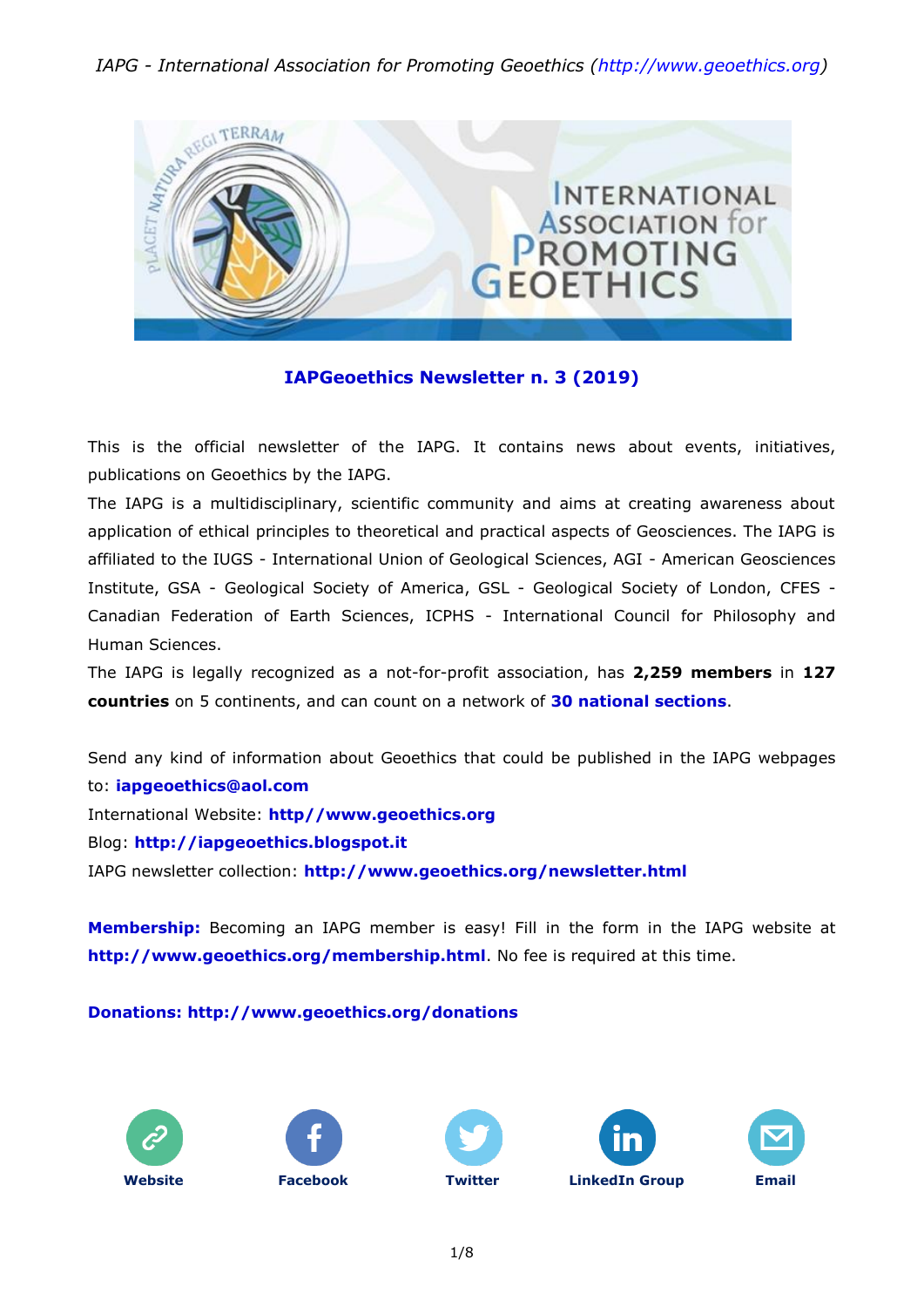# **SUMMARY**

|                          | - School on Geoethics and Natural Issues (Schola de Geoethica)                     | pag. | $\overline{2}$ |
|--------------------------|------------------------------------------------------------------------------------|------|----------------|
|                          | - New video: Geoethical issues and geoethical dilemmas                             | pag. | 4              |
|                          | - Geoethics at the 36th IGC (Call for Abstracts)                                   | pag. | 4              |
|                          | - International Congress "Geoethics & Groundwater Management" (Call for Abstracts) | pag. | 5              |
|                          | - New article: Dimension stone industry should meet the fundamental values         |      |                |
|                          | of geoethics                                                                       | pag. | -6             |
|                          | - New article: The `Anthropocene Proposal': A Possible Quandary and A Work-        |      |                |
|                          | Around                                                                             | pag. | -6             |
|                          | - Session sponsored by the IAPG at the 5th YES Network Congress                    | pag. | 7              |
| $\overline{\phantom{a}}$ | International Geoethics Day 2019                                                   | pag. | -8             |
| $\overline{\phantom{a}}$ | Donations                                                                          | pag. | -8             |
|                          |                                                                                    |      |                |



# **School on Geoethics and Natural Issues (Schola de Geoethica et Naturae Quaestionibus)**

On 20 July 2019, Peter T. Bobrowsky, Giuseppe Di Capua, and Silvia Peppoloni have founded the School on Geoethics and Natural Issues (Schola de Geoethica et Naturae Quaestionibus), in short the "Schola". Silvia Peppoloni is the Director of the "Schola".

### **Rationale**

The "Schola" is a place for teaching and learning of the principles and values of geoethics in the light of the philosophy and history of Earth sciences. The intent is to provide background knowledge and the evaluation skills necessary to understand the complex relationship between human action on ecosystems and the decisions geoscientists make in the discipline that impact society, including improving the awareness of professionals, students, decision-makers, media operators, and the public on an accountable and ecologically sustainable development. The "Schola" provides the opportunity to deepen reflection on the sense and social utility of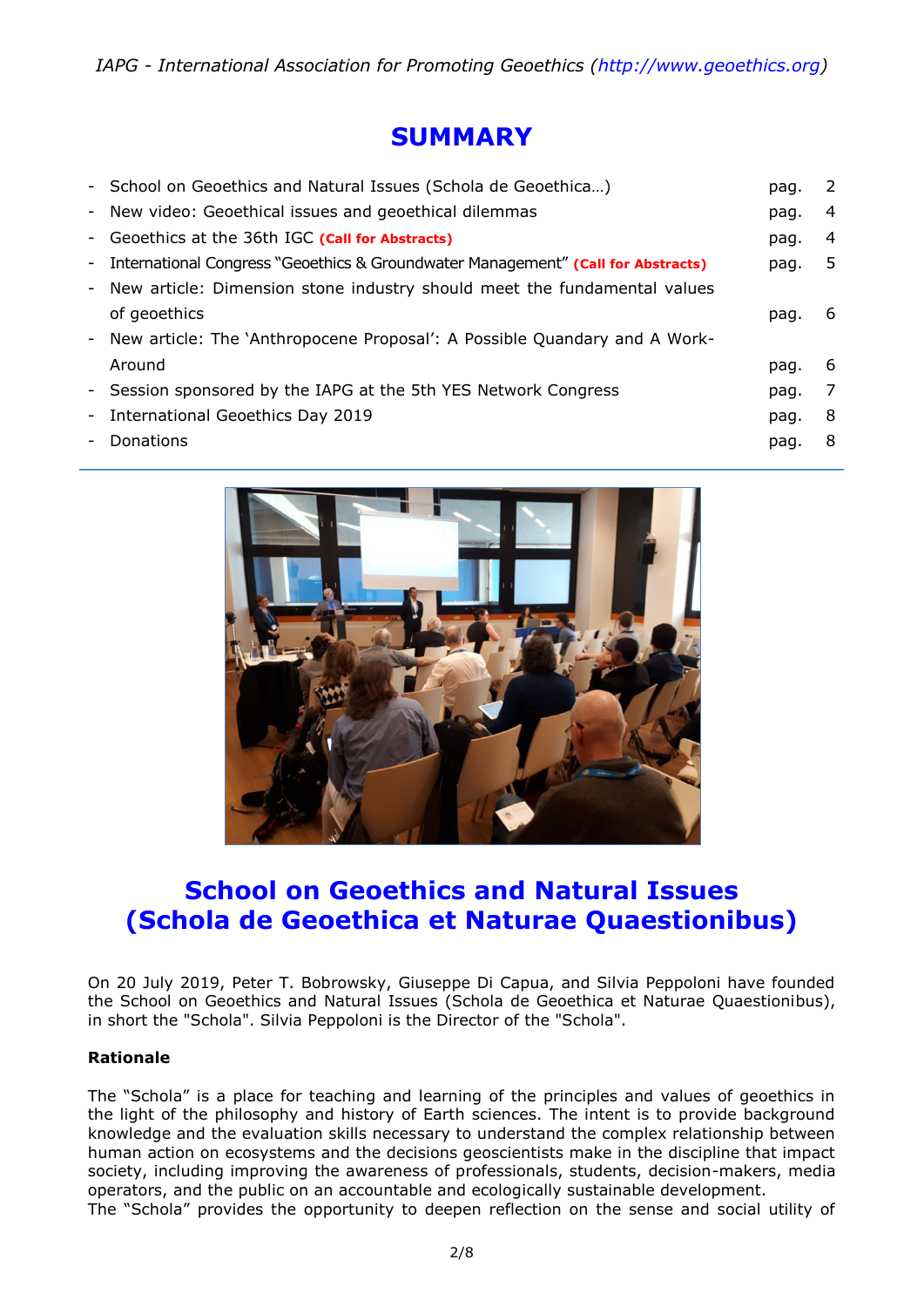geosciences, analyzing their rational categories, values, possible perspectives, uncertainties and cognitive limits, in order to understand how their modes of action can conform to a specific vision of reality and how that vision can in turn modify the interface of human action with natural reality. But the "Schola" is also a place to learn and develop more responsible strategies, operating procedures and practical actions, that are compatible with respect for socio-ecological systems, the vocation of the territories, including the health and safety of human communities.

### **Aim**

The "Schola" aims to provide excellent education in geoethics, thus promoting the development of a scientific and critical attitude to the knowledge of the Earth and its constituent systems, by fostering a growth of awareness and responsibility towards the planet, education in the values and actions underlying a respect for ecosystems, including responsible use of resources, management of natural risks, reduction of pollution and its repercussions on human health and climate, adaptation to environmental changes, in view of an accountable and ecologically sustainable development.

### **Description**

The "Schola" conforms to the Geoethical Promise and the Cape Town Statement on Geoethics adopted as programmatic and constitutive documents to promote a cultural renewal aimed at favoring ecological humanism.

The "Schola" is a scientific, international, multicultural and multidisciplinary meeting place for research and training on geoethics and the philosophy of Earth sciences.

The "Schola" guarantees quality training, in a continuous and constant process of scientific and professional improvement and updating.

In the pursuit of its objectives, the "Schola" relies on experts from different disciplinary fields, using all the traditional didactic tools to which are added innovative methods that favor the formation of geoethical thinking and stimulate an analytical and critical attitude to understanding of socio-ecological complexity.

### **To whom it is addressed**

The "Schola" is aimed at all those who want to improve their scientific knowledge on the Earth system and to understand the social role geosciences can play in identifying new ways of relating to the planet and the living forms that it hosts. The courses are addressed to different categories of users: they can be useful to both secondary school students and university undergraduate/graduate students in disciplines that deal with the environment from different perspectives (planning, naturalist, geo-biological, landscape, architectural, legislative, educational, cultural and relative to communication). Scholars of the phenomena and processes of the planet (researchers, academics, scientists), as well as those who physically operate in the territories (various types of professionals, geologists, engineers, landscape architects, risk experts, media operators, decision-makers) can find valid support to their scientific and professional preparation in the courses. Finally, the "Schola" is also aimed at the general public and others, including non-experts, who are interested in better understanding the bond that links human communities to ecosystems, within the perspective of responsible development.

Read more about the "Schola": **<http://www.geoethics.org/geoethics-school>**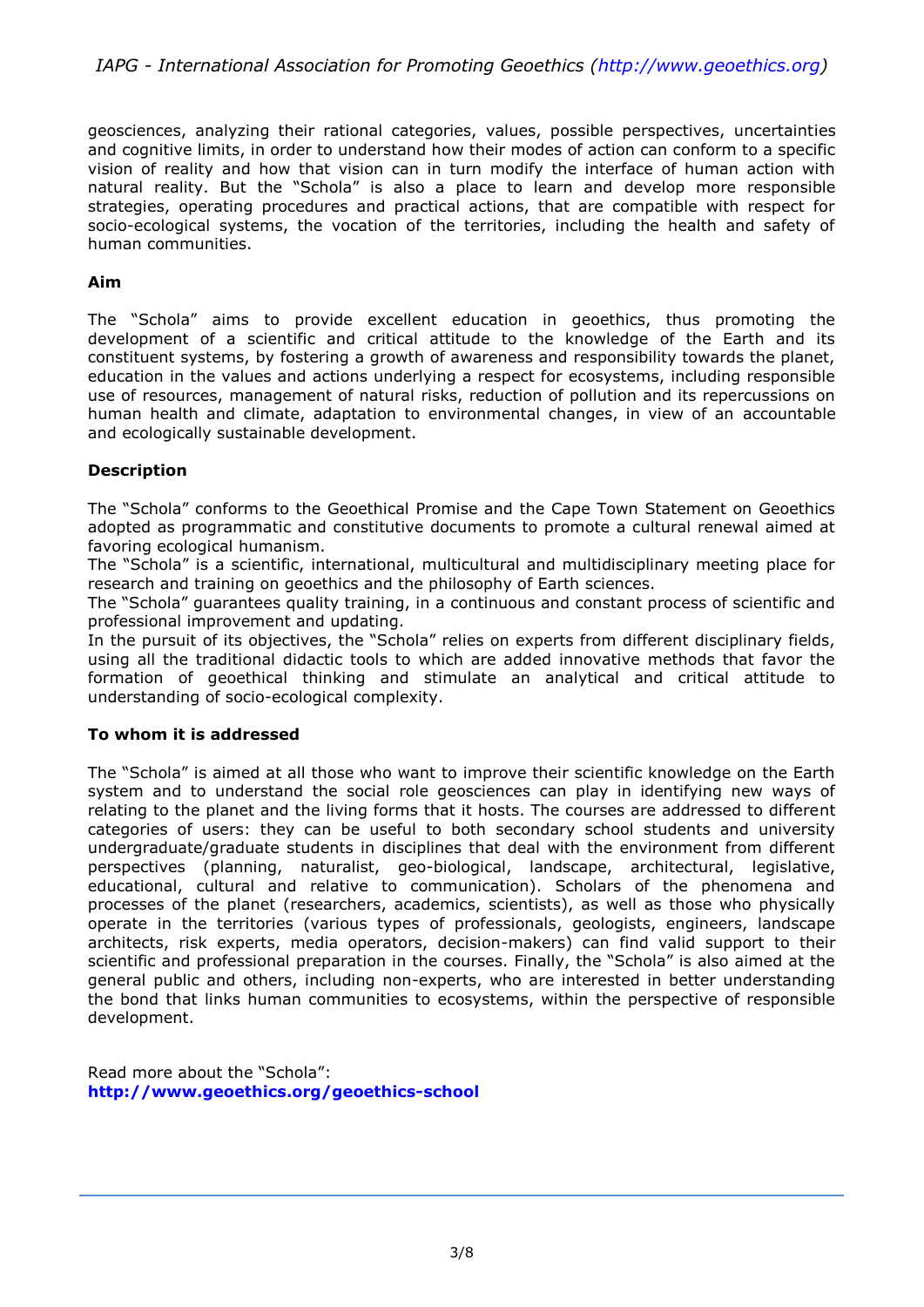# New video: **Geoethical Issues and Geoethical Dilemmas**

### **A video released by the European project GOAL**



Silvia Peppoloni, research geologist at the Istituto Nazionale di Geofisica e Vulcanologia, Secretary General of the IAPG - International Association for Promoting Geoethics, introduces the audience to the concepts of geoethical issues and dilemmas.

The video is part of the Intellectual Outputs (IO1) of the European Erasmus+ project GOAL "Geoethics Outcomes and Awareness Learning" [\(https://goal](https://goal-erasmus.eu/)[erasmus.eu/\)](https://goal-erasmus.eu/).

IAPG is official partner of the project GOAL.

This video in the IAPG YouTube channel: **<https://youtu.be/gZ8Y56-yrDM>**

# **Geoethics at the 36th IGC**

**International Geological Congress Delhi (India), 2-8 March 2020**

**Call for Abstracts (deadline: 15 October 2019)**



### [Symposium 1.7 \(Theme 1 "Geoscience for Society"\):](http://www.geoethics.org/36thigc) **[Geoethics: Ethical, Social, and Cultural Aspects in](http://www.geoethics.org/36thigc)  [Geosciences](http://www.geoethics.org/36thigc)**

Convenership: Silvia Peppoloni (Italy), Nic Bilham (UK), Peter T. Bobrowsky (Canada), Martin Bohle (Belgium), Vincent S. Cronin (USA), Giuseppe Di Capua (Italy)

Short description (full description: [http://www.geoethics.org/36thigc\)](http://www.geoethics.org/36thigc): This symposium, organized by IAPG - International Association for Promoting Geoethics, aims to develop ethical and social discussion on following topics, including case-studies:

- a) Theoretical aspects of geoethics
- b) Research integrity and professional deontology in geosciences
- c) Ethical aspects of geoscience education (including the issue from theory to educational practice) and communication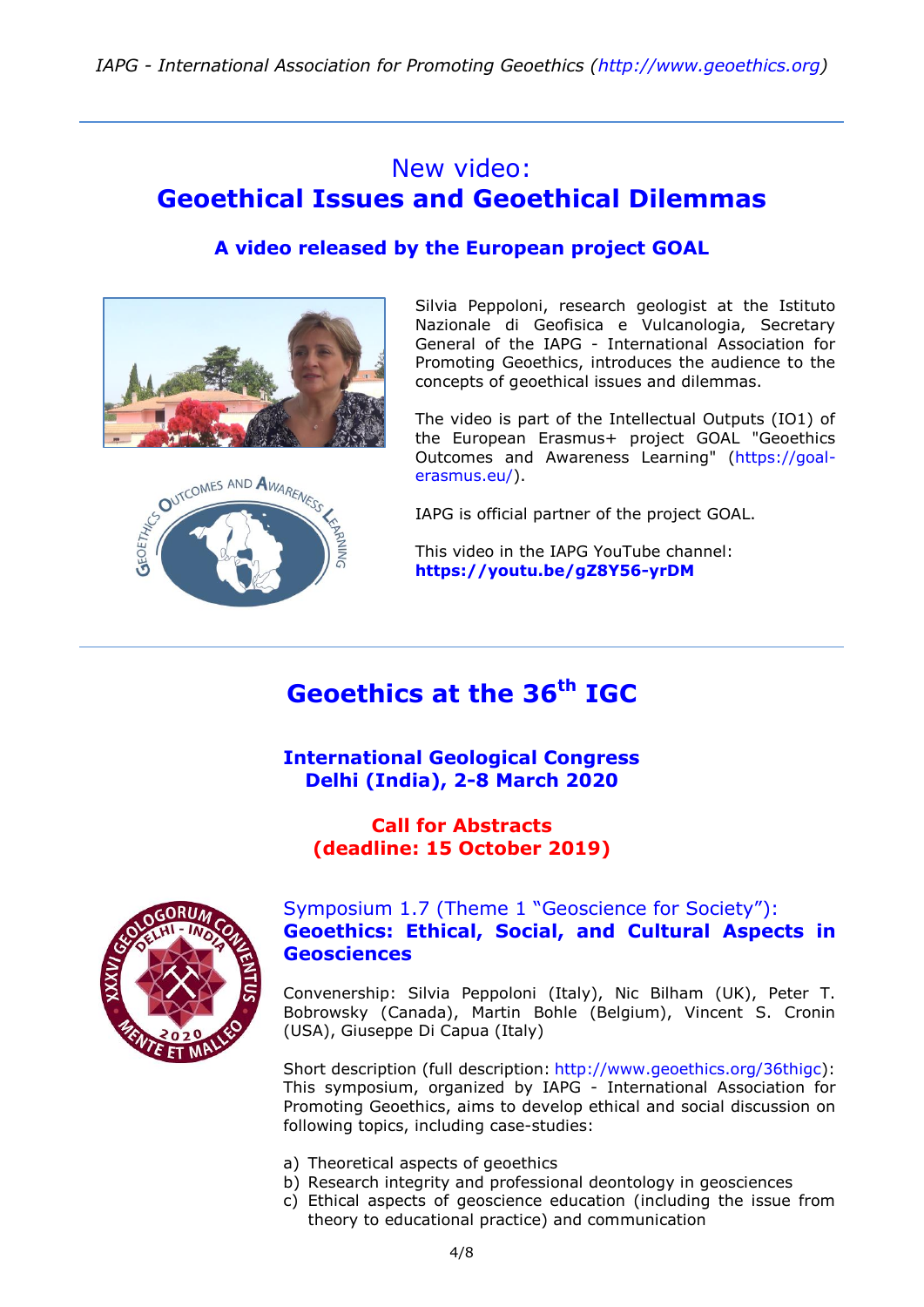- d) Geoethics in natural-anthropogenic risk management
- e) Geoethics for responsible use of geo-resources, including legislation, best practices, and social acceptance for mining activities
- f) Geoethics in addressing global societal challenges

Important dates:

- **No abstract submission fee till 15 September 2019**
- From abstract submitted between 16 September and 15 October 2019, 20 USD of abstract submission fee
- Super-early bird registration deadline: 31 August 2019
- Early bird registration: 1 September 30 November 2019

Read more about the IAPG Symposium 1.7 on Geoethics: **<http://www.geoethics.org/36thigc>**

Abstract submission: **<https://www.36igc.org/abstract-submission>**

# **Geoethics & Groundwater Management: Theory and Practice for a Sustainable Development**

### **International Congress IAPG-IAH Porto (Portugal), 21-25 October 2019**

### **Call for Abstracts (deadline: 15 November 2019)**



**GEOETHICS & GROUNDWATER**<br>MANAGEMENT CONGRESS **PORTO · PORTUGAL<br>OCTOBER 21-25 · 2019** 

Groundwater is the most abundant and widespread source of liquid freshwater on the planet. It is also currently a threatened water resource in terms of quantity and quality due to climate and anthropogenic stresses. Meanwhile, there are aquifers that remain untapped in regions or periods of water scarcity.

The joint event IAPG - International Association for Promoting Geoethics and IAH - International Association of Hydrogeologists will be an excellent occasion for discussing and sharing values, best practices and strategies to manage water resources for a sustainable future.

This International Congress convenes groundwater specialists, scholars and professionals, as well as educators, students, and early career colleagues for discussing theory and practice, sharing values, knowledge, research, educational projects, best practices and strategies aiming at the responsible integrated management of groundwater resources for a resilient and sustainable future.

Website: **<https://geoeth-gwm2019.wixsite.com/porto>**

Abstract submission: **<https://geoeth-gwm2019.wixsite.com/porto/publications>**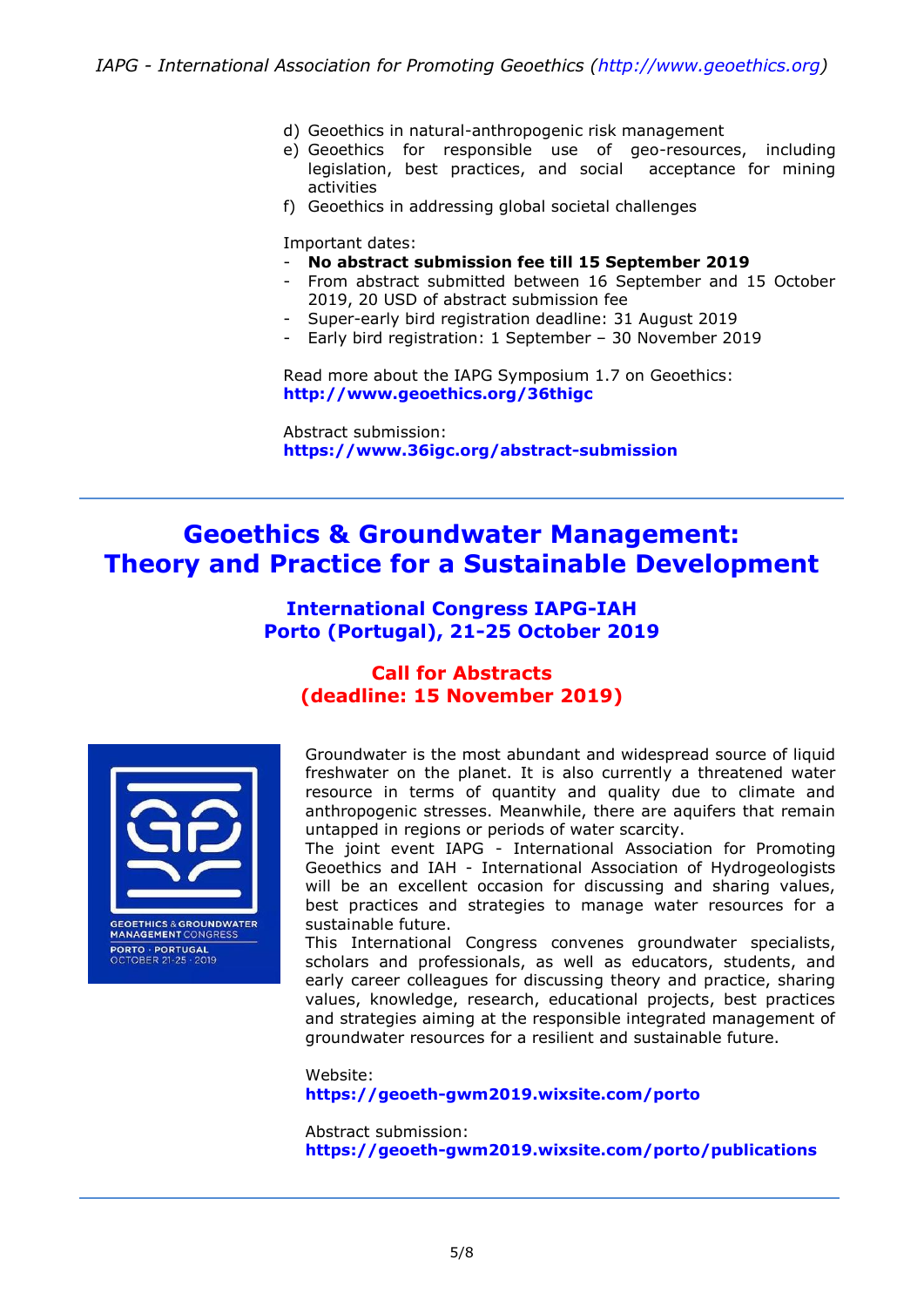### New article:

# **Dimension stone industry should meet the fundamental values of geoethics**

(By Nicola Careddu, Giuseppe Di Capua, Giampaolo Siotto)

Careddu N., Di Capua G., Siotto G. (2019). Dimension stone industry should meet the fundamental values of geoethics. Resources Policy, 63, 101468; doi: 10.1016/j.resourpol.2019.101468

### Abstract:

The term "Dimension Stone" refers to natural stone that has been quarried, selected and processed into specific sizes or shapes, with or without one or more mechanically dressed or finished surfaces, for use as building facing, curbing, paving stone, monuments and memorials, and various industrial products. The dimension stone industry is currently increasing the volume of its activities: based on a prudent medium-term development forecast, the net product could reach one hundred million tons in 2020. For this reason, geoscientists and stakeholders need to reason about methods and technologies in the dimension stone sector and how to operate responsibly and sustainably in accordance with the following geoethical values. After a definition of geoethics and an overview of the dimension stone industry, the paper focuses on fundamental values of geoethics as stated in the Cape Town Statement on Geoethics. More precisely, geoethical values have been referred to real and practical cases of dimension stone subsectors, by presenting some examples recorded in Sardinia (Italy). This region has a long history of production of ornamental stones. Finally, tips and suggestions on how geoscientists (in particular geologists and mining engineers) can help the dimension stone sector in a geoethical way, i.e., responsibly and sustainably are herein offered.

### Download (pdf file):

**[http://docs.wixstatic.com/ugd/5195a5\\_9f3e02978be64374bb5aed](http://docs.wixstatic.com/ugd/5195a5_9f3e02978be64374bb5aedb36a8a1675.pdf) [b36a8a1675.pdf](http://docs.wixstatic.com/ugd/5195a5_9f3e02978be64374bb5aedb36a8a1675.pdf)**

### New article:

# **The 'Anthropocene Proposal': A Possible Quandary and A Work-Around**

(By Martin Bohle and Nic Bilham)

### Bohle M. and Bilham N. (2019)

The 'Anthropocene Proposal': A Possible Quandary and A Work-Around Quaternary, 2, 19; doi: 10.3390/quat2020019

### Abstract:

The term "Dimension Stone" refers to natural stone that has been quarried, selected and processed into specific sizes or shapes, with or without one or more mechanically dressed or finished surfaces, for use as building facing, curbing, paving stone, monuments and memorials, and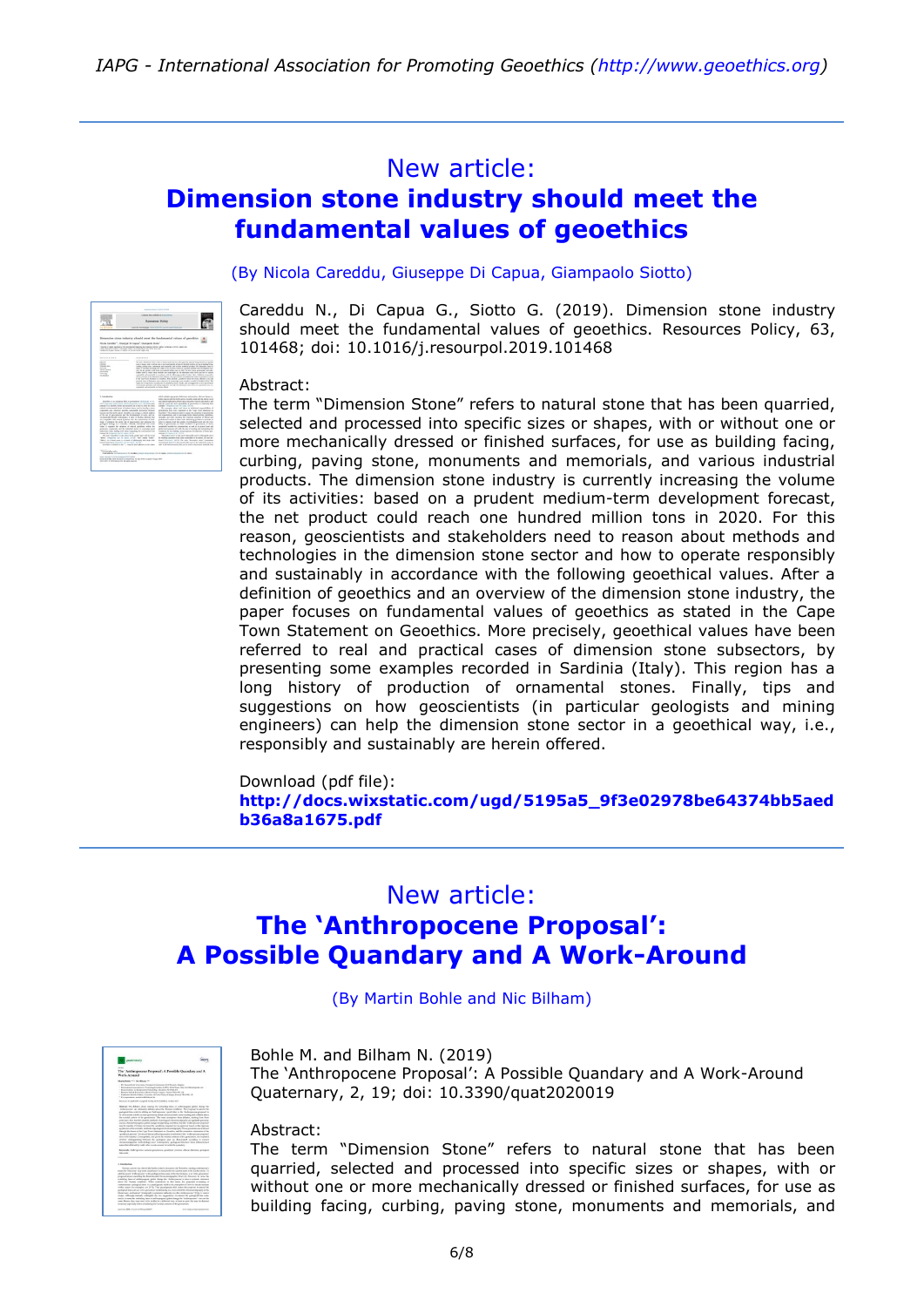various industrial products. The dimension stone industry is currently increasing the volume of its activities: based on a prudent medium-term development forecast, the net product could reach one hundred million tons in 2020. For this reason, geoscientists and stakeholders need to reason about methods and technologies in the dimension stone sector and how to operate responsibly and sustainably in accordance with the following geoethical values. After a definition of geoethics and an overview of the dimension stone industry, the paper focuses on fundamental values of geoethics as stated in the Cape Town Statement on Geoethics. More precisely, geoethical values have been referred to real and practical cases of dimension stone subsectors, by presenting some examples recorded in Sardinia (Italy). This region has a long history of production of ornamental stones. Finally, tips and suggestions on how geoscientists (in particular geologists and mining engineers) can help the dimension stone sector in a geoethical way, i.e., responsibly and sustainably are herein offered.

Download (pdf file): **[http://docs.wixstatic.com/ugd/5195a5\\_29b093ab33a3421b8aae](http://docs.wixstatic.com/ugd/5195a5_29b093ab33a3421b8aae4bbb14b8edc0.pdf) [4bbb14b8edc0.pdf](http://docs.wixstatic.com/ugd/5195a5_29b093ab33a3421b8aae4bbb14b8edc0.pdf)**

Other publications on geoethics: **<http://www.geoethics.org/publications>**

# **Session sponsored by the IAPG at the 5th YES Network Congress**

Freie Universität Berlin (Germany), 9-13 September, 2019



Session 3.6: **Geoparks and geotourism for achieving the Sustainable Development Goals (SDGs)**

Time: Thursday, 12 September 2019: 12:45pm - 1:45pm (Part 1); 2:15pm - 3:15pm (Part 2). Location: Hall D



Session Chairs: Jean-Robert Nshokano Mweze (IAPG-DR Congo coordinator) and Kambale Kavyavu Wisdom Wiseman

IAPG sponsors this session.

Programme of the session:

- Part 1

**[https://www.conftool.com/yes2019/index.php?page=browseSes](https://www.conftool.com/yes2019/index.php?page=browseSessions&print=export&ismobile=false&form_session=43&presentations=hide) [sions&print=export&ismobile=false&form\\_session=43&presentati](https://www.conftool.com/yes2019/index.php?page=browseSessions&print=export&ismobile=false&form_session=43&presentations=hide) [ons=hide](https://www.conftool.com/yes2019/index.php?page=browseSessions&print=export&ismobile=false&form_session=43&presentations=hide)**

- Part 2

**[https://www.conftool.com/yes2019/index.php?page=browseSes](https://www.conftool.com/yes2019/index.php?page=browseSessions&print=export&ismobile=false&form_session=44&presentations=hide) [sions&print=export&ismobile=false&form\\_session=44&presentati](https://www.conftool.com/yes2019/index.php?page=browseSessions&print=export&ismobile=false&form_session=44&presentations=hide) [ons=hide](https://www.conftool.com/yes2019/index.php?page=browseSessions&print=export&ismobile=false&form_session=44&presentations=hide)**

Other events in the IAPG calendar: **<http://www.geoethics.org/geoethics-day>**